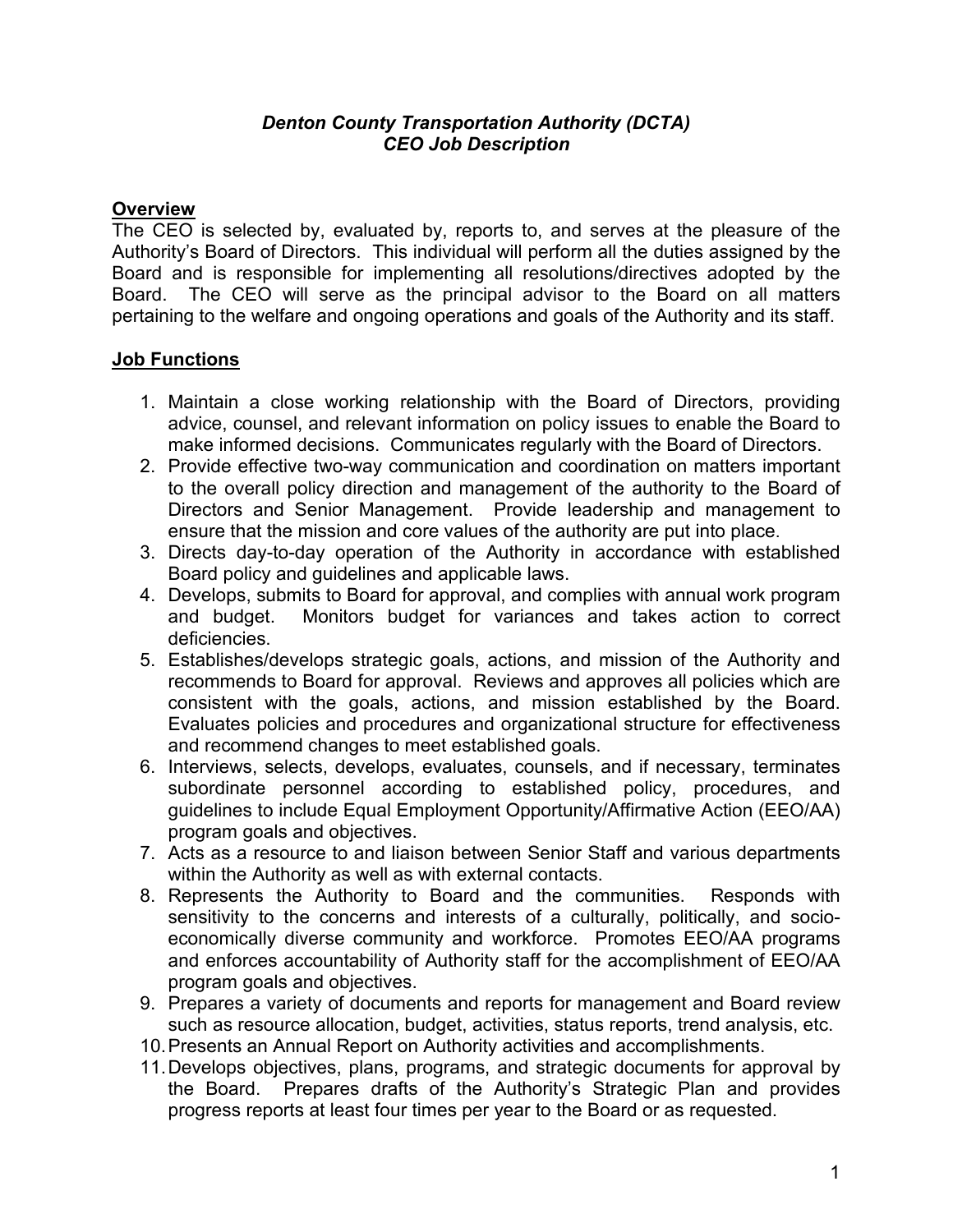- 12.With Board approval, executes inter-agency and inter-local contracts and service agreements.
- 13. Directs, manages, and reviews performance and payment of Board consultants and contractors.
- 14.Maintains, manages, and releases necessary or required information, records, journals, etc. in accordance with the law.
- 15.Operates maintains and safeguards Authority property and funds.
- 16.Represents the Authority, as appropriate, with professional organizations, agencies, and regional governmental groups to promote project advocacy, including the creation of project-specific workgroups or partnering with existing organizations for the betterment of regional transit/transportation efforts.
- 17.Remains current on new industry trends, methods, and technology.
- 18.Performs other duties and tasks as assigned.

# **Minimum Requirements**

- 1. Bachelor's degree from an accredited institution in Business Administration, Public Administration, Transportation, Engineering, or related field.
- 2. At Least ten (10) years of experience in general management (public and/or private) to include a minimum of five (5) years directing senior-level staff involved with daily transportation operations, engineering, maintenance, and related administrative functions, or equivalent experience in public agency management.
- 3. Exceptional interpersonal skills to effectively and sensitively communicate with the Board, all levels of supervisory and non-supervisory employees, government entities, media, a culturally diverse community, and others both inside and outside the Authority.
- 4. High level of analytical skill to find solutions to difficult and highly complex interpersonal, legal, financial, administrative, and unchartered problems.
- 5. Ability to demonstrate a fiduciary obligation to the Authority and the public in managing resources (human resources, capital, operating resources, etc.)
- 6. Personal computer and software application skills including word processing, spreadsheet, and database.
- 7. Specific knowledge and experience of intergovernmental relations, the legislative process, federal / state grant programs relating to transportation/transit management, and laws/rules/regulations governing land acquisition, contracts management, construction programs, and modern personnel management.

# **Preferred Skills, Knowledge, Abilities, and Experience**

- 1. Master's degree from an accredited institution in Business Administration, Public Administration, Transportation, or related field.
- 2. Previous experience specific to DCTA's goals and objectives is highly desirable.
- 3. Demonstrated experience and skills directing a regional multi-modal transportation system while developing new ridership markets, expanding system revenue programs, and developing cost containment measures.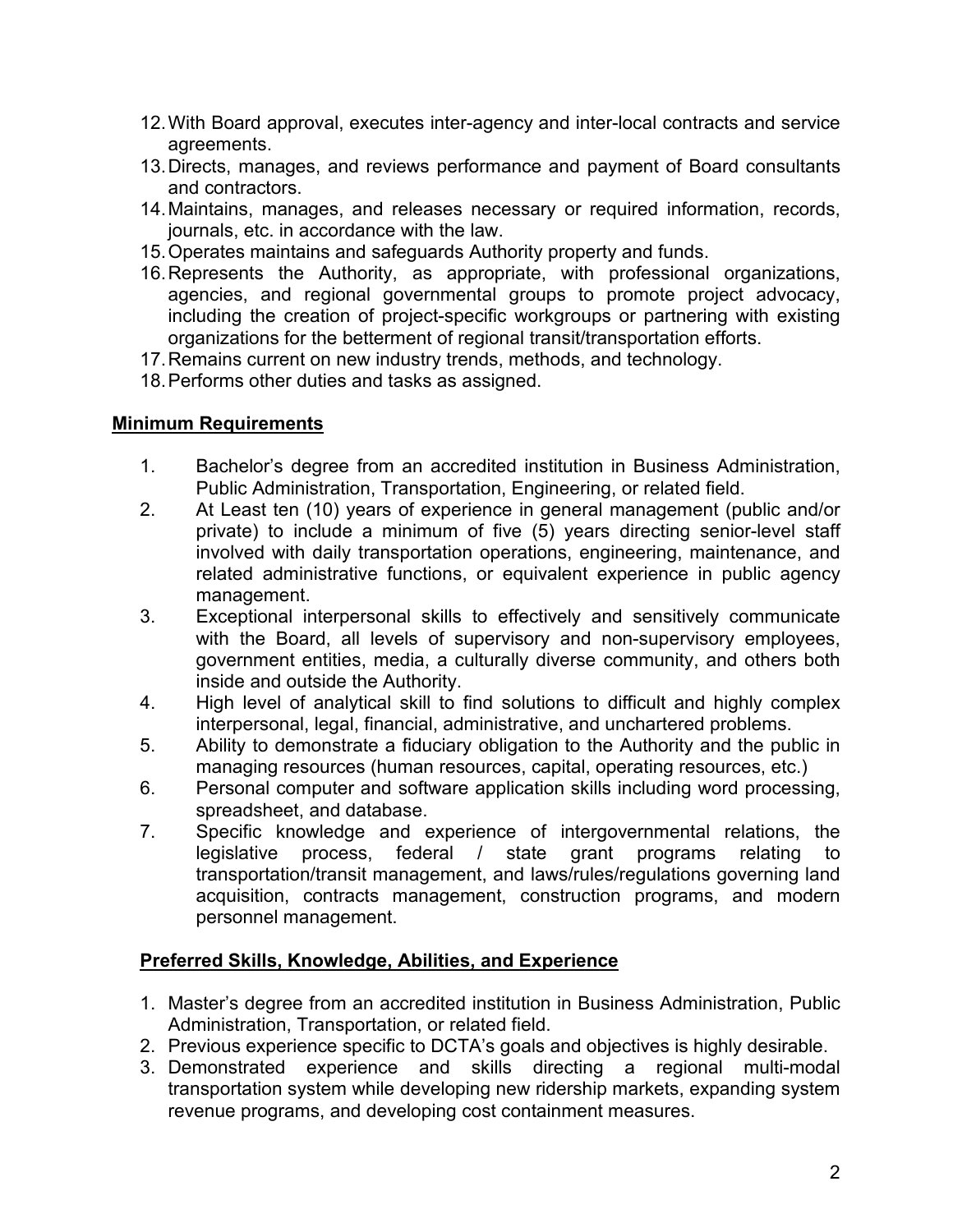# **Job Analysis Questionnaire**

| Job Title:                                                                                                                                                                                                                                                                                                                                                                                               | Department:           |
|----------------------------------------------------------------------------------------------------------------------------------------------------------------------------------------------------------------------------------------------------------------------------------------------------------------------------------------------------------------------------------------------------------|-----------------------|
| Reports to: $\frac{1}{\sqrt{1-\frac{1}{2}}\sqrt{1-\frac{1}{2}}\sqrt{1-\frac{1}{2}}\sqrt{1-\frac{1}{2}}\sqrt{1-\frac{1}{2}}\sqrt{1-\frac{1}{2}}\sqrt{1-\frac{1}{2}}\sqrt{1-\frac{1}{2}}\sqrt{1-\frac{1}{2}}\sqrt{1-\frac{1}{2}}\sqrt{1-\frac{1}{2}}\sqrt{1-\frac{1}{2}}\sqrt{1-\frac{1}{2}}\sqrt{1-\frac{1}{2}}\sqrt{1-\frac{1}{2}}\sqrt{1-\frac{1}{2}}\sqrt{1-\frac{1}{2}}\sqrt{1-\frac{1}{2}}\sqrt{1-\$ | Job Level:            |
| Allowance included: $\Box$ Cellphone Allowance                                                                                                                                                                                                                                                                                                                                                           | $\Box$ Auto Allowance |

### **GENERAL-PURPOSE OF POSITION**

Indicate in one or two sentences the general purpose of the position (or why this job exists). This statement should be a general summary of the responsibilities listed in the next section.

#### **SUMMARY OF RESPONSIBILITIES/DUTIES**

Describe specific job responsibilities/duties, listing the most important first. Use a separate statement for each responsibility. Most positions can be described in 6-8 major responsibility areas. Combine minor or occasional duties in one last statement. Give the best estimate of the average percentage of time each responsibility takes; however, do not include a duty that occupies 5% or less of your time unless it is an essential part of the job. Each statement should be brief and concise, beginning with an action verb.



 $\overline{a}$ 

ı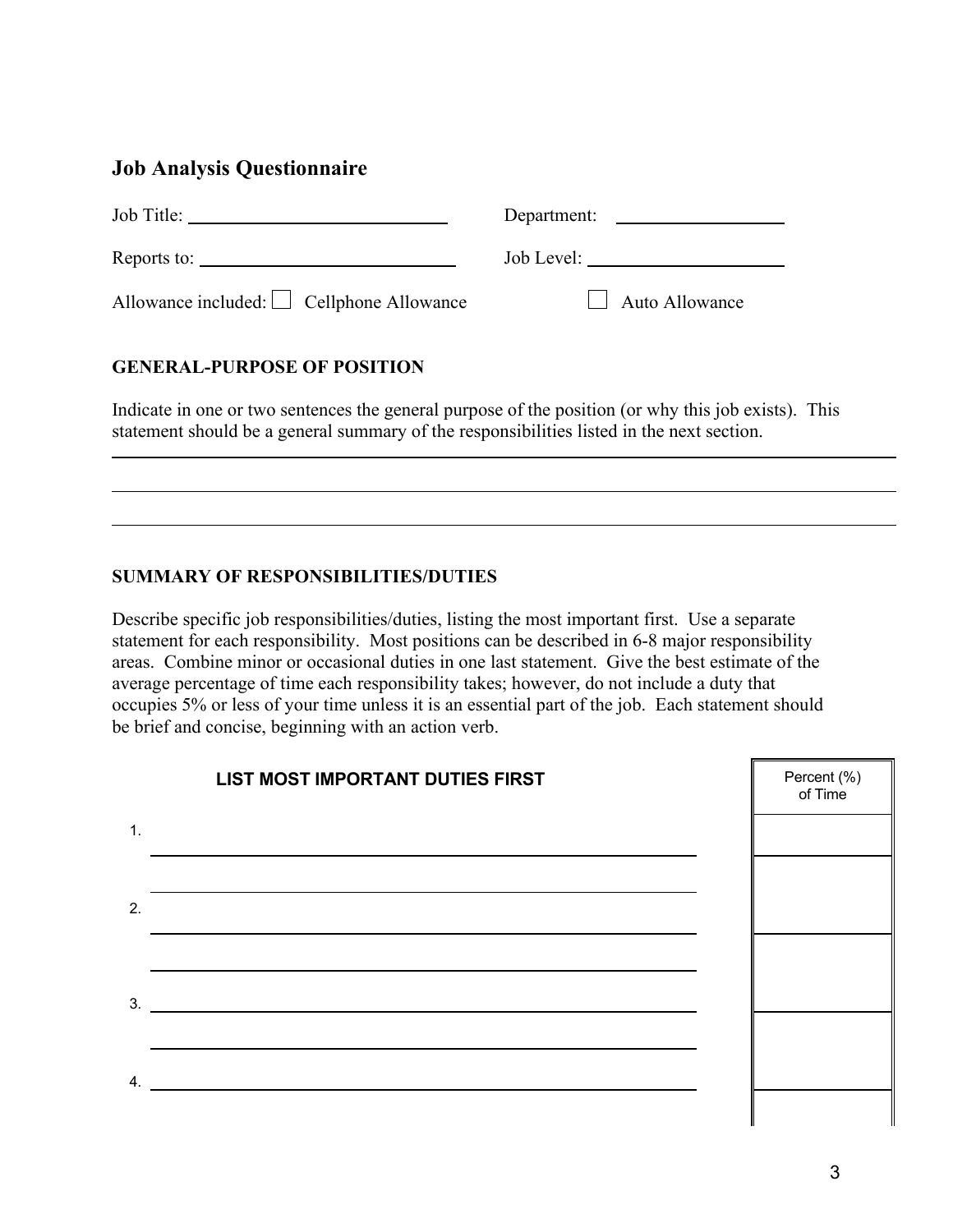| 5.                                                                                                                                                                                                                                              |      |
|-------------------------------------------------------------------------------------------------------------------------------------------------------------------------------------------------------------------------------------------------|------|
| <u> 1989 - Johann Stoff, amerikansk politiker (d. 1989)</u><br>$6.$ $\overline{\phantom{a}}$<br>,我们也不能在这里的时候,我们也不能在这里的时候,我们也不能会不能会不能会不能会不能会不能会不能会不能会不能会不能会。<br>第2012章 我们的时候,我们的时候,我们的时候,我们的时候,我们的时候,我们的时候,我们的时候,我们的时候,我们的时候,我们的时候,我们的时候,我们的时候,我 |      |
| ,我们也不会有什么。""我们的人,我们也不会有什么?""我们的人,我们也不会有什么?""我们的人,我们也不会有什么?""我们的人,我们也不会有什么?""我们的人                                                                                                                                                                |      |
| $8.$ $\overline{\phantom{a}}$                                                                                                                                                                                                                   |      |
| ,我们也不会有什么。""我们的人,我们也不会有什么?""我们的人,我们也不会有什么?""我们的人,我们也不会有什么?""我们的人,我们也不会有什么?""我们的人<br>$9.$ $\overline{\phantom{a}}$                                                                                                                               |      |
|                                                                                                                                                                                                                                                 |      |
| 10. Perform other job-related duties as assigned.                                                                                                                                                                                               |      |
|                                                                                                                                                                                                                                                 | 100% |

For the remainder of the questionnaire, most of the questions require that you check the box or list information. Guidelines for completing these sections are as follows: 1) read each definition carefully before answering, 2) consider the job, not yourself, 3) answer based on the job as it currently exists, 4) select the most appropriate answer(s) for each question.

#### **GENERAL EDUCATION**

Check the box that best indicates the minimum training/education requirements of this job.

| $\Box$ Up to 8 years of education                                   | $\Box$ Some College/Associate's Degree |
|---------------------------------------------------------------------|----------------------------------------|
| $\Box$ 9 to 11 years of education                                   | $\Box$ Bachelor's Degree               |
| $\Box$ High School Diploma or GED                                   | $\Box$ Master's Degree                 |
| $\Box$ Vocational/Technical/Business School $\Box$ Doctorate Degree |                                        |

## **TYPE OF EXPERIENCE NEEDED**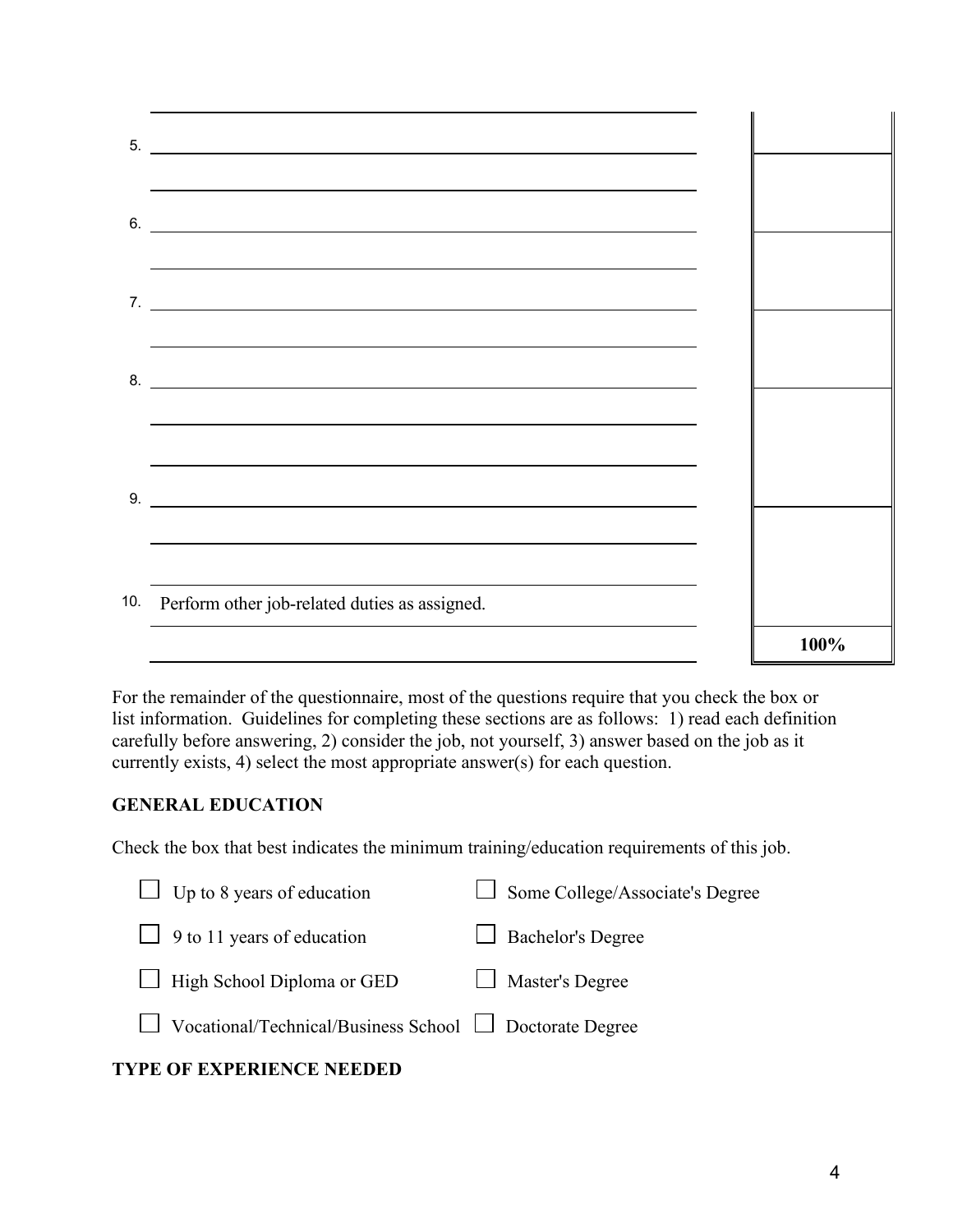Please indicate the specific job experience needed. For example, "accounting experience in an education environment" vs. "accounting experience". Be sure that the experience stated is what is required by the job, not what is preferred.

Check the box which best indicates the minimum amount of experience described above. (Not necessarily your years of experience, but the requirements for the job.)

| Less than 6 months            | $\Box$ 3 but less than 5 years |
|-------------------------------|--------------------------------|
| 6 months but less than 1 year | $\Box$ 5 but less than 7 years |
| 1 year but less than 3 years  | $\Box$ 7 years plus            |

#### **TYPE OF SKILLS AND/OR LICENSING/CERTIFICATION REQUIRED:**

Please indicate all specific skills and/or licensing/certification required to do this job. For example, spreadsheet software proficiency may be a requirement for a secretarial job; a journey license may be required for an electrician.

#### **SUPERVISORY RESPONSIBILITIES**

l

Supervisory Nature: What is the nature of the direct supervisory responsibility this job has? Check **one** answer.

- $\mathcal{L}$ No supervisory responsibility.
- Supervisor over a section of a department.
- Manager of one department.
- Manager of more than one department.
- Director, through managers, of a single department.
- Director, through managers, of multiple departments.
- $\Box$ Vendors and Contractors, project management and oversight of scope of services and contract management.

How many positions report directly to this job?

| None |  |  | $\Lambda$<br>--w | more<br>nr. |
|------|--|--|------------------|-------------|
|------|--|--|------------------|-------------|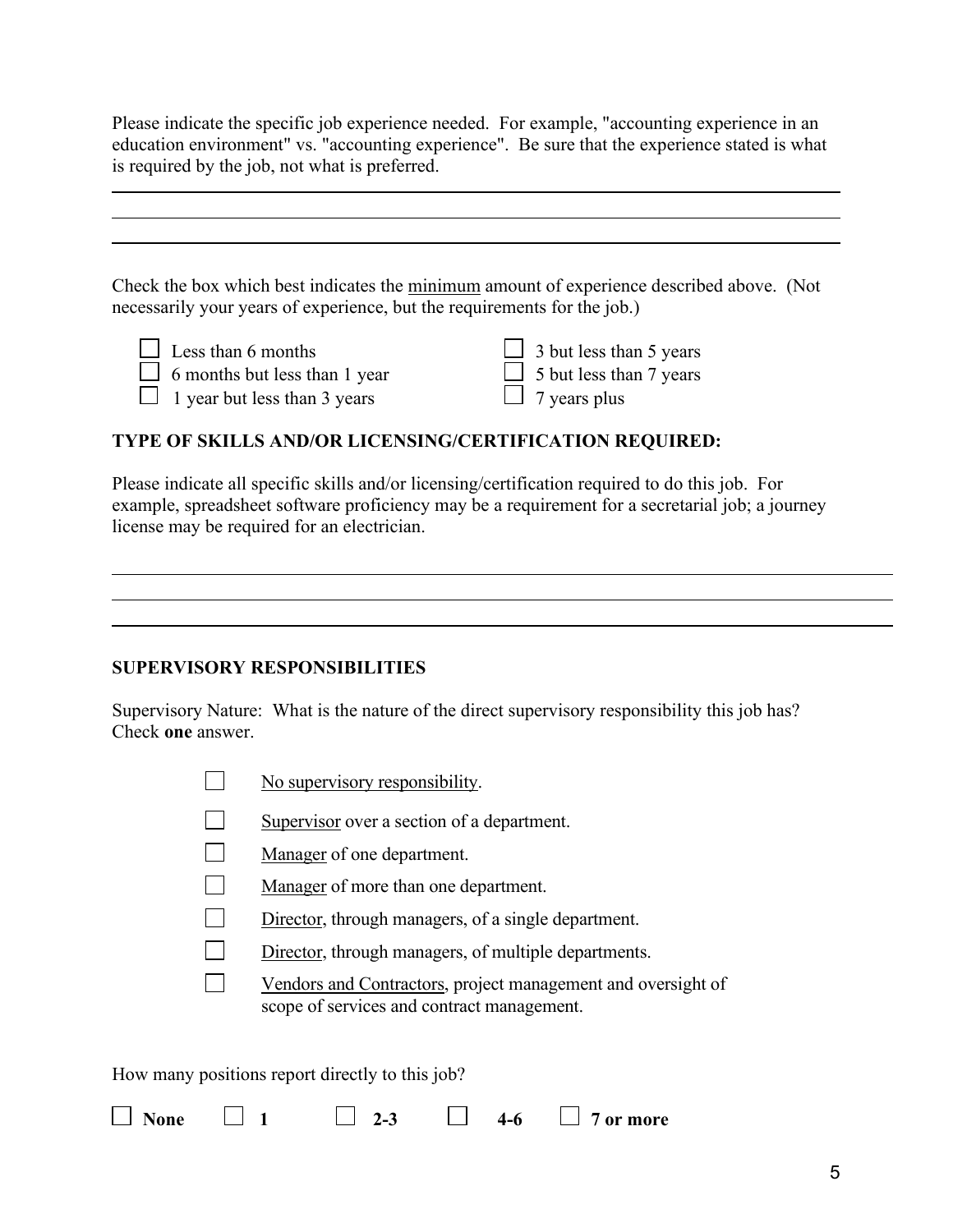Indicate the total number of employees this position indirectly supervises through supervisors or managers:

| $\Box$ None $\Box$ 1-5 $\Box$ 6-10 $\Box$ 11-20 |  |  |  | $21-50$ |
|-------------------------------------------------|--|--|--|---------|
| $\Box$ 51-100 $\Box$ 100 +                      |  |  |  |         |

Does this position require functional supervision of positions that do not report directly to you?

## **PHYSICAL DEMANDS AND WORKING CONDITIONS**

Indicate how often the following physical demands are required to perform the Essential Job Responsibilities.

| $C =$ Constantly           | $F = F$ requently    | $O = Occasionally$              | $R =$ Rarely         |
|----------------------------|----------------------|---------------------------------|----------------------|
| $(5-8)$ hrs. /shift)       | $(2-5)$ hrs. /shift) | (Up to 2 hrs. /shift)           | (Does not exist as   |
|                            |                      |                                 | regular part of job) |
| <b>Physical Demands</b>    |                      | <b>Environmental Conditions</b> |                      |
| Standing                   |                      | <b>Extreme Cold</b>             |                      |
| Walking                    |                      | <b>Extreme Heat</b>             |                      |
| Sitting                    |                      | Temperature Changes             |                      |
| Lifting                    |                      | Wet                             |                      |
| Carrying                   |                      | Humid                           |                      |
| Pushing                    |                      | Noise                           |                      |
| Pulling                    |                      | Vibration                       |                      |
| Climbing                   |                      | Hazards                         |                      |
| Balancing                  |                      | Atmospheric Conditions          |                      |
| Stooping                   |                      | Other (define):                 |                      |
| Kneeling                   |                      |                                 |                      |
| Crouching                  |                      |                                 |                      |
| Crawling                   |                      |                                 |                      |
| Reaching                   |                      | <b>Physical Strength</b>        |                      |
| Handling                   |                      | Little Physical Effort          |                      |
| Grasping                   |                      | Light Work                      |                      |
| Feeling                    |                      | Medium Work                     |                      |
| Talking                    |                      | Heavy Work                      |                      |
| Hearing                    |                      | Very Heavy Work                 |                      |
| <b>Repetitive Motions</b>  |                      |                                 |                      |
| Eye/Hand/Foot Coordination |                      |                                 |                      |